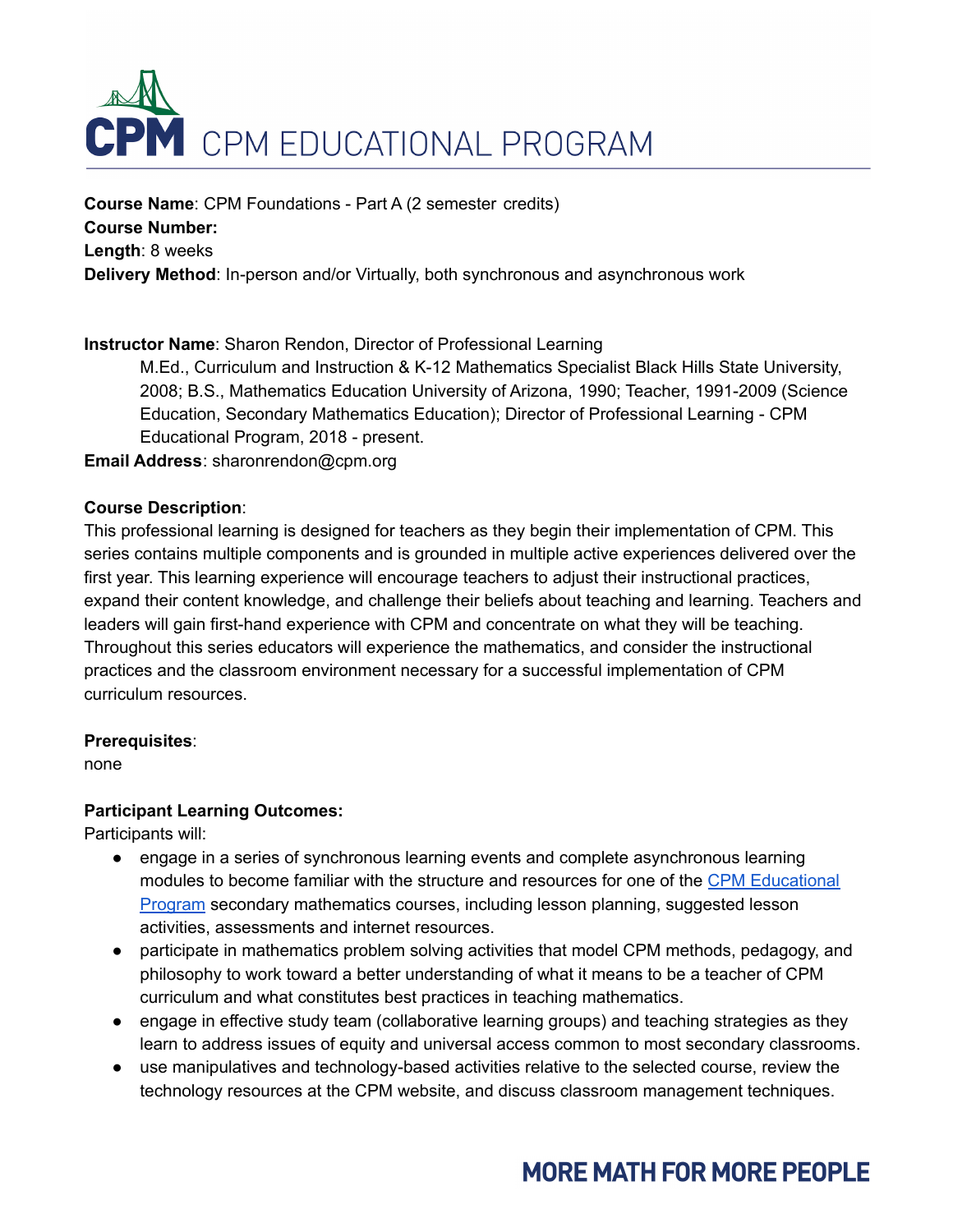● extensively investigate both formative and summative assessment, including 1) questioning strategies, 2) individual, pair, and team tasks, 3) data collection through participation quizzes, 4) providing descriptive, effective feedback, and 5) developing an assessment culture that embraces a growth mindset.

## **Course Specific Technical Requirements:**

Reliable internet access to CPM's Professional Learning Portal. The virtual sessions require participation using a microphone and webcam.

## **Course Outline/Schedule:**

|                | <b>Topic</b>                           | <b>Activities</b>                                                    | <b>Time</b><br><b>Estimate</b> |
|----------------|----------------------------------------|----------------------------------------------------------------------|--------------------------------|
|                | <b>Collaborative Learning</b>          | Sessions 1-2                                                         | 4 hours                        |
| $\overline{2}$ | Problem-Based<br>Learning              | Sessions 3-4                                                         | 4 hours                        |
| 3              | Mixed, Spaced<br>Practice              | Sessions 5-6                                                         | 4 hours                        |
| $\overline{4}$ | <b>Closure and Team</b><br>Assessments | <b>Instructional Module 1</b>                                        | 3 hours                        |
| 5              | <b>Review &amp; Preview</b>            | <b>Instructional Module 2</b>                                        | 3 hours                        |
| 6              | Intentional Planning                   | <b>Instructional Module 3</b>                                        | 3 hours                        |
| 7              | <b>Specific Math Course</b><br>Content | Content Module 1 and 2 for a course of<br>the participant's choosing | 9 hours                        |
|                |                                        | <b>Total</b>                                                         | 30 hours                       |

## **Virtual Delivery Method Participants**

## **In-Person Delivery Method Participants**

| <b>Topic</b> | <b>Activities</b>                                                                   | <b>Time</b><br><b>Estimate</b> |
|--------------|-------------------------------------------------------------------------------------|--------------------------------|
|              | Collaborative Learning   Day 1 (also covers portions of Content<br>Modules 1 and 2) | 17 hours                       |

## **MORE MATH FOR MORE PEOPLE**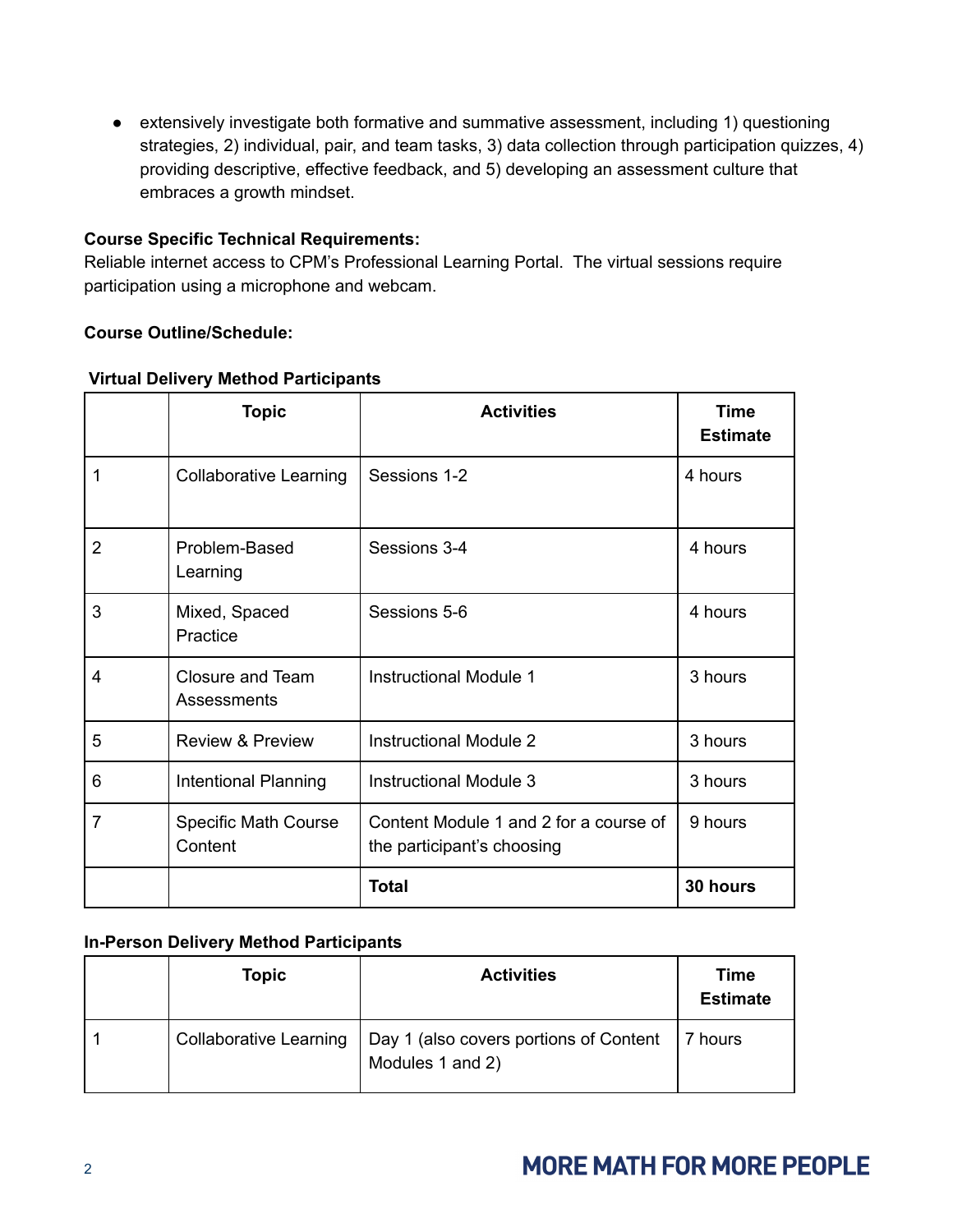| 2 | Problem-Based<br>Learning              | Day 2 (also covers portions of Content<br>Modules 1 and 2)                                                                                        | 7 hours  |
|---|----------------------------------------|---------------------------------------------------------------------------------------------------------------------------------------------------|----------|
| 3 | Mixed, Spaced<br>Practice              | Day 3 (also covers portions of Content<br>Modules 1 and 2 and Instructional<br>Module 3)                                                          | 7 hours  |
| 4 | Closure and Team<br>Assessments        | <b>Instructional Module 1</b>                                                                                                                     | 2 hours  |
| 5 | <b>Review &amp; Preview</b>            | <b>Instructional Module 2</b>                                                                                                                     | 2 hours  |
| 6 | Intentional Planning                   | Remaining activities of Instructional<br>Module 3 (partially covered during In<br>Person Day 3)                                                   | 2 hours  |
| 7 | <b>Specific Math Course</b><br>Content | Remaining activities in Content<br>Modules 1 and 2 for a course of the<br>participant's choosing (partially covered<br>during In-Person Days 1-3) | 3 hours  |
|   |                                        | Total                                                                                                                                             | 30 hours |

## **Course Evaluation Methods**:

**Direct measures**: During each learning session, participants will engage in the activities and record their attendance.

**Indirect measures**: During each learning session, participants will record important moments and reflect on their learning. These items will include items they may consider for their action plan.

## **Grading**:

Pass: 80% minimum attendance, participation, and completion of assignments required to pass. Fail: less than 80% attendance, participation, and completion of assignments required to pass

## **TEACHING METHODS:**

### **Course Requirements:**

- Active Participation in learning events
- Collaboration with team members during activities and discussions
- Completion of Learning Logs & Implementation Action Plan
- Posting to forums in Instructional and Content Modules
- Complete suggested math problems indicated in Content Modules
- Complete feedback for all sessions and modules

## **MORE MATH FOR MORE PEOPLE**